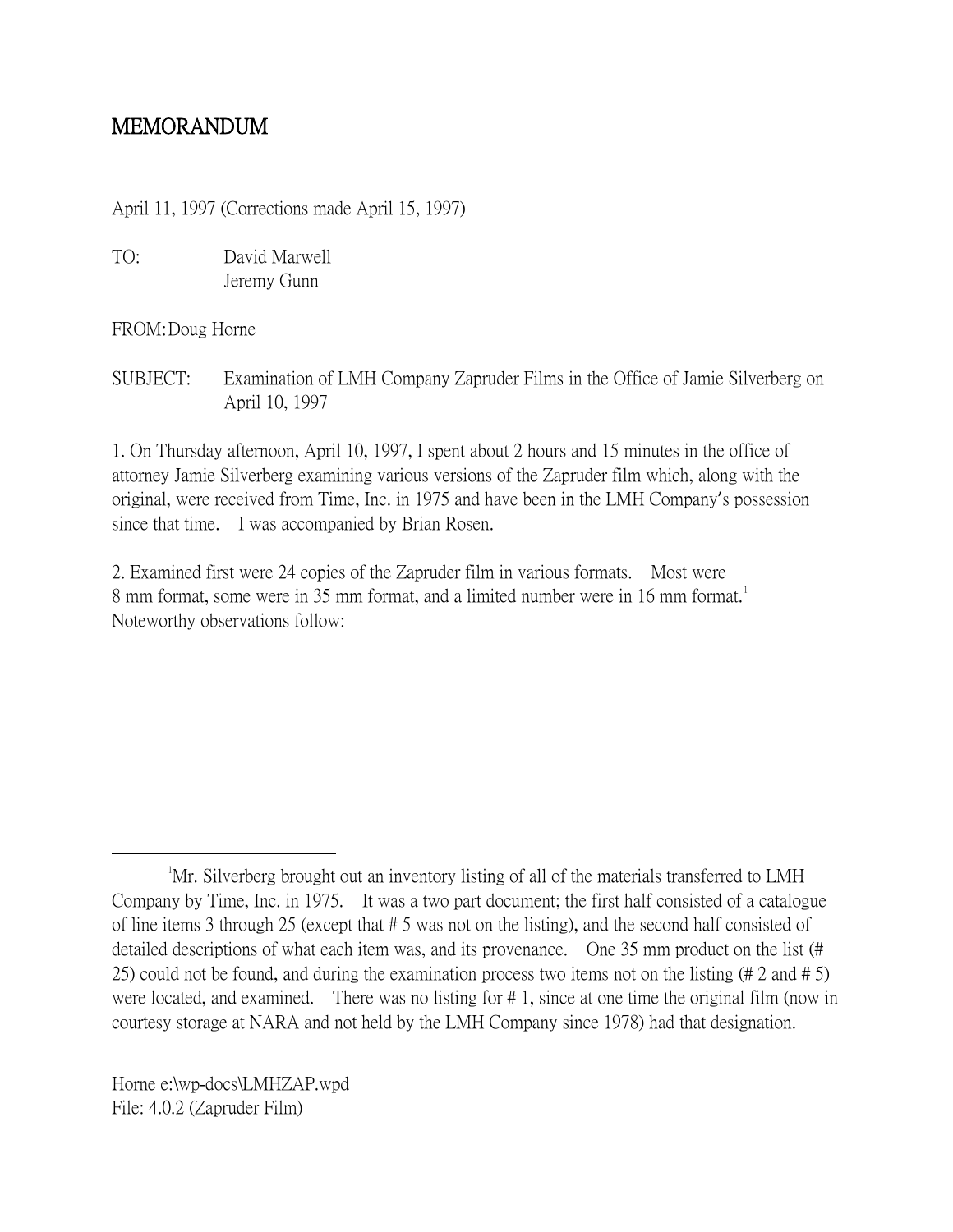-Item No. 2 is a first-generation copy of the Zapruder film, in incomplete and badly damaged condition.<sup>[2](#page-1-0)</sup> Its identification as a "first-day," first-generation copy is a certainty: the emulsion (or "dull") side is "up" when the frames are viewed correctly, the Zapruder "home movie" (side "A") is present, with poor-quality images between the sprocket holes (as on Secret Service copies no. 1 and 2), the colors are unusually vivid (as on Secret Service copies no. 1 and 2), the edge print information ("Processed by Kodak . D Nov 63" in turquoise blue lettering, and the words "Kodachrome IIA") consistent with the two Secret Service copies is present, and the label on the film can reads: "First generation dupe made from the original and turned over to Time Inc. by Zapruder. Frames were cut out of this 8 mm roll to replace damaged frames in making the work print." (A photocopy of the label on the film can for item # 2 is provided here as attachment one.) The first half of the assassination sequence, prior to the Stemmons Freeway sign, is missing; the remainder of the assassination sequence (side "B") is badly damaged--numerous tears, slices, actual breaks in the film, and ripped sprocket holes were observed, and had been repaired previously using ordinary scotch tape. Sticky sections of tape are also present on the "home movie" portion of this film in various locations, for reasons unknown. In my opinion, this film is in such poor condition that it is without any real value as a research tool for studying imagery; however, it may conceivably be useful for purposes of chemical testing of the film substrate, if that is ever necessary. (Note: although I did not observe either of the remaining {unused} unique, perforated numbers--"0185," or "0187"--on this film in the processed film and carrier strip, there is no doubt in my mind that this is a bonafide first-generation, "first-day" copy. See my April 9, 1997 memo cited above for an explanation of the Zapruder film affidavits and the unique numbers which were perforated into the copies made on 11/22/63.)

-Of the many 8 mm copies of the film in the possession of the LMH Company, the two in the best condition are item no. 5 (the second, unmarked gray reel in the can marked # 5)--which exhibits 3 blue-tinted "inertial effect" frames at the beginning of the lead motorcycle sequence, vice the one blue frame seen in most copies; and item no. 8, which has the four missing Stemmons Freeway road sign frames (which had been removed from item # 2) optically reinserted (without splices) into the movie. In my opinion, none of the other 8 mm films in this collection are worthy of study.

<span id="page-1-0"></span> $\overline{\phantom{a}}$  2 <sup>2</sup>Of the three first-generation copies of the original film made on  $11/22/63$ , two (Secret Service copies no. 1 and 2) had previously been located, and the third was noted to be "unlocated" in my April 9, 1997 memo titled "Examination of Zapruder Film Original and Selected Copies at the National Archives." That mystery is now resolved.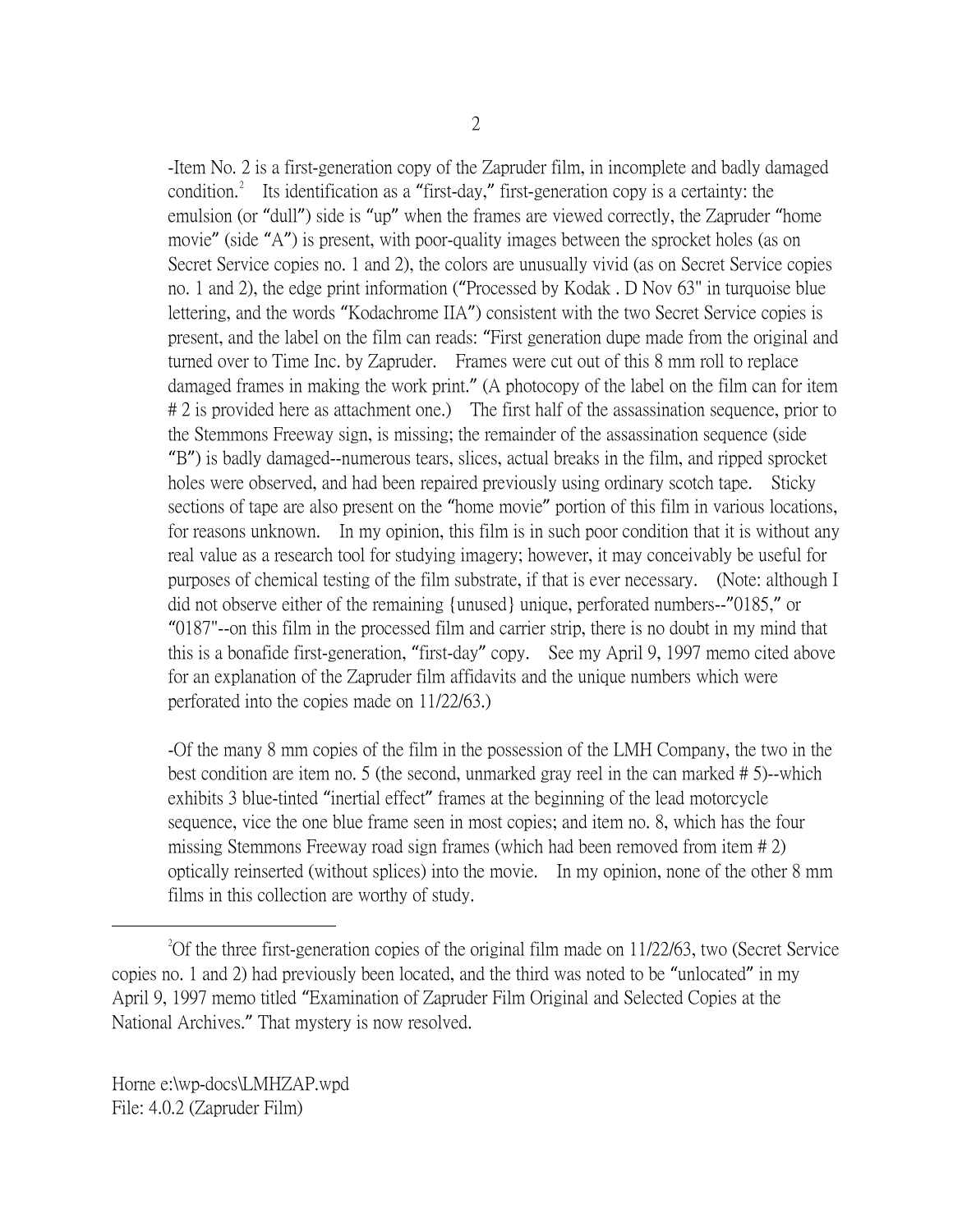-The Moses Weitzman 35 mm Zapruder materials, which he made for Time-Life in 1968, were located among the items inspected, as follows:

-Item # 24: This item is a 35 mm negative. The film can says "Manhattan Effects," the date of "5-6-68" appears on the leader, and the written catalogue description reads "slightly underexposed."

-Item # 23: This item is a 35 mm negative. The film can reads "Manhattan Effects," and the leader contains the date "5-7-68."

-Item # 25: This 35 mm print described in the catalogue listing could not be found on the day of the examination at Mr. Silverberg's office.

-Item # 17: This is a 35 mm print which is so washed-out that it is essentially now a B & W film.

-Item # 18: This is a 35 mm print labeled a "color dupe," and is so washed-out that it is essentially a B  $&$  W film.

-Items 20, 21 and 22: Three color 35 mm prints of the Zapruder film are contiguous on one yellow core; all are very washed-out and are virtually B & W films now.

All of the Weitzman materials are photographic enlargements of the original film in the same condition it is now in--with only 14.5 frames of the Dealey Plaza bystander sequence preceding the lead motorcycle sequence, and with the two splices in the original film photographically printed. All of the Weitzman products exhibit both framing error, and track error. Because the prints have deteriorated to such a remarkable degree (e.g., not only is the color washed-out, but the focus appears quite soft), I assume that the two negatives are in equally bad condition. In my opinion, none of the Weitzman materials would make useful research tools due to their deteriorated condition. (Note: the David Lifton 35 mm interpositive of the Zapruder film which was donated to the JFK Collection via the ARRB in 1996, created from a Moses Weitzman internegative in 1990, is in far superior condition than any of the original Weitzman 35 mm materials held by LMH Company, and in contrast, appears as though it could be a valuable research tool for assassination researchers.)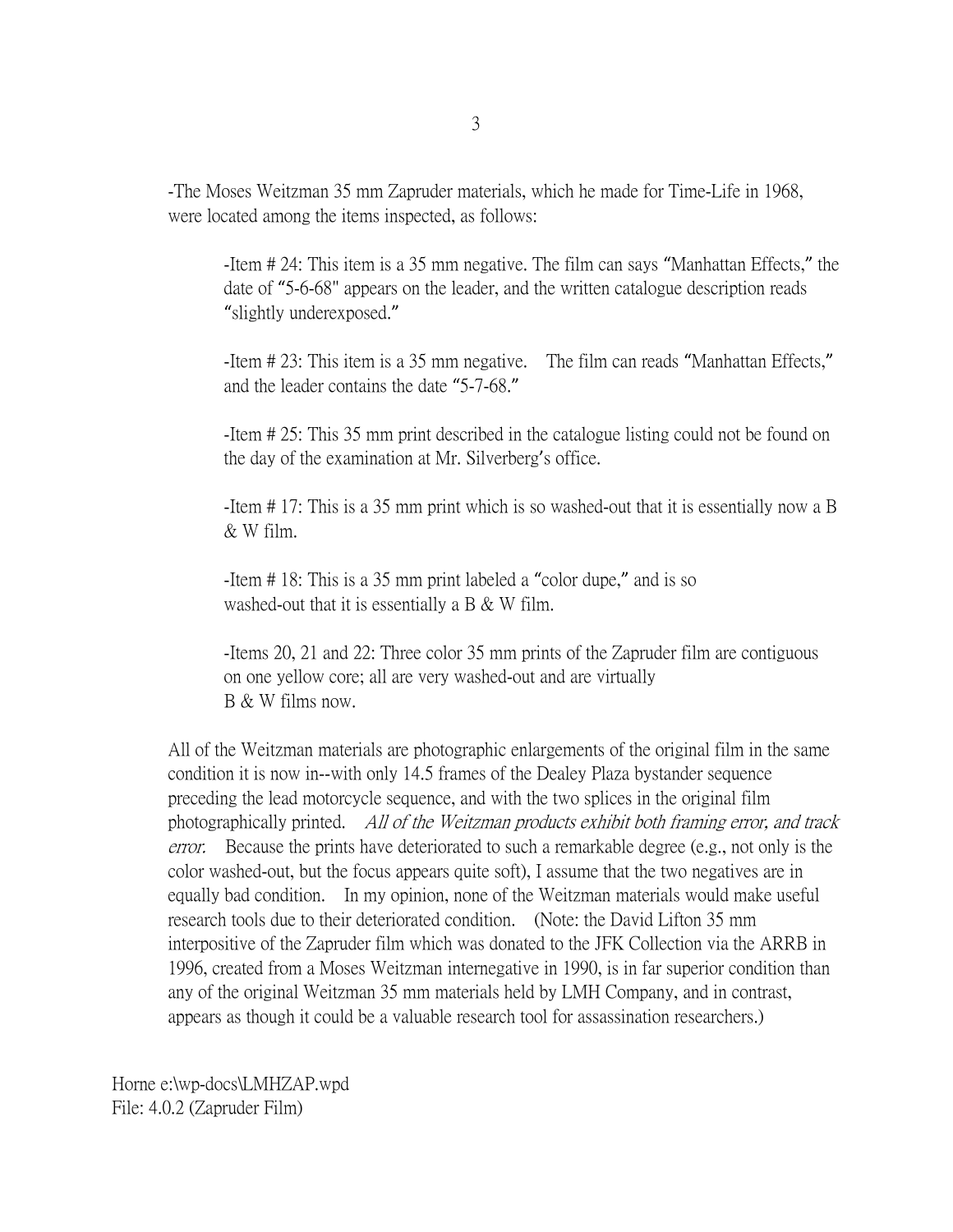3. Although no 4" X 5" color positive transparencies are listed on the LMH Company inventory, I asked Mr. Silverberg if he had any  $4'' X$  5" color slides of the Zapruder film frames, since writer Josiah Thompson has written (in *Six Seconds in Dallas*) that *Life* magazine had one such slide for each frame in the film (i.e., either 480 or 486 such transparencies). After repeated inquiries on my part, he eventually found an un-numbered envelope not on the inventory, which contained 27 each 4" X 5" excellent quality color positive transparencies of various Zapruder film frames--a photocopy of the 2-page document which came with this envelope, identifying the Zapruder film frame numbers of the transparency enlargements, is provided with this memo as attachment two. (Note: the frames appear to be those that would have been used to illustrate the November 1966 issue of Life which was titled on its cover "A Matter of Reasonable Doubt," and which questioned the single-bullet theory.) He said that these are the only  $4'' X$  5" color positive transparencies which he is aware of in the custody of LMH Company.<sup>[3](#page-3-0)</sup>

4. Mr. Silverberg volunteered to do the following in support of the ARRB's efforts:

-Mail the ARRB a copy of the LMH inventory listing of its Zapruder film motion picture holdings. (The tool we used was a draft copy which was marked up; he wanted to find the original listing and photocopy that version.)

-Telephonically contact Time, Inc. and ask whether they hold any  $4'' X$  5" color positive transparencies of Zapruder film frames.<sup>[4](#page-3-1)</sup>

-Contact Mr. Henry Zapruder and inquire as to whether the Zapruder family still has the original "home movie," or side "A" of the original, complete movie.<sup>[5](#page-3-2)</sup>

<span id="page-3-1"></span>4 Mr. Alan Lewis of NARA told me recently that the National Archives does not have any 4" X 5" color transparencies of the Zapruder film, and confirmed that they only have 35 mm slides of selected frames.

<span id="page-3-2"></span><sup>5</sup>I explained to Mr. Silverberg that many in the research community would like to compare the optical qualities of the original "home movie" with the original Zapruder film in the National Archives, providing the original "home movie" can ever be located.

<span id="page-3-0"></span> $\frac{1}{3}$ <sup>3</sup>Mr. Silverberg said LMH Company has 35 mm slides of Zapruder frames, but time did not permit their examination. I did not make these a priority, since I know that NARA already has a collection of 35 mm color slides of Zapruder frames.